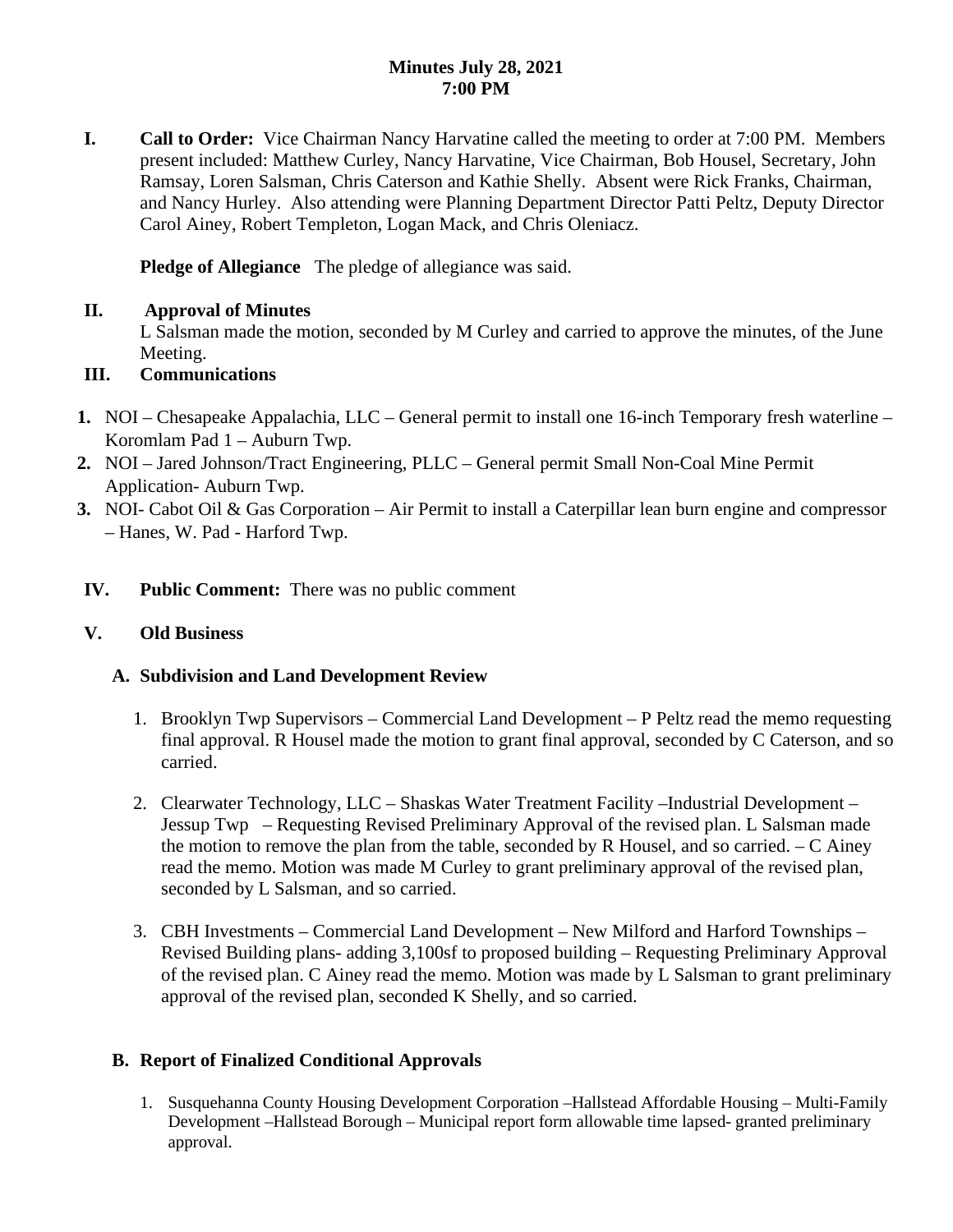### **VI. New Business**

## **A. Subdivision and Land Development Review**

- 1. Goose Ranch/Grankin 520 SR 370, LLC Commercial Land Development Ararat Twp. Preliminary Plan – Requesting conditional preliminary approval. P Peltz read the memo. K Shelly made the motion to Grant preliminary approval of the entire project of Goose Ranch, 520 SR 370, conditioned on receipt of approval from Ararat Township regarding water and sewage (Section 403.2F). Receipt of a copy of a driveway permit from PennDot (Section 403.2 H). NPDES Construction permit (Section 403.2J), receipt of the Municipality Report Form from the Ararat Township Supervisors within the Commission's allowable review period (Section 306.5) Additionally, the property developer may request final approval of each of the three planned stages, as they are completed. Seconded by C Caterson, and so carried.
- 2. Andre & Son Warehouse 43,500 ft<sup>2</sup> Commercial Land Development Bridgewater Twp Preliminary Plan – Requesting conditional preliminary approval. L Salsman presented the plan. P Peltz read the memo. J Ramsey made the motion to grant the waiver of parking requirements (Section 706.6) and grant preliminary approval of the Andre and Son Warehouse, Commercial Land Development plan, Conditioned on receipt of a copy of a driveway permit, from Bridgewater Township (Section 403.2 G). NPDES Construction permit (Section 403.2 J), receipt of the Municipality Report Form from the Bridgewater Township Supervisors within the Commission's allowable review period. Seconded by C Caterson, and so carried. L Salsman abstained.

# **B.** S**ection 102.2 – Review and Comment**

- 1. Carley, Raymond & Evelyn Minor Subdivision Silver Lake Twp No objections, pending DEP approval – positive comment.
- 2. Murphy/Butler Trust Minor Subdivision Silver Lake Twp No objections, pending DEP approval – positive comment.
- 3. Prosky Family Limited Partnership Lot Line Adjustment/Addition to Lands Montrose Borough – positive comment.

M Curley made the motion, seconded by R Housel and carried, to concur with staff action on review and comment number one.

# **C. Subdivisions and Land Developments - Staff Actions –**

## **Additions/ Lot Line Adjustments –**

- 1. Tatarka, Breann & Heather Additon to Lands Lenox Twp 1 Lot (2 acres)
- 2. Hinkley Real Estate, Inc. & Hallstead Plaza Properties Minor Subdivision/Addition to Lands/Lot Line Adjustment.

M Curley made the motion, seconded by L Salsman and carried, to concur with staff action on Additions/Lot Line Adjustments numbers one and two.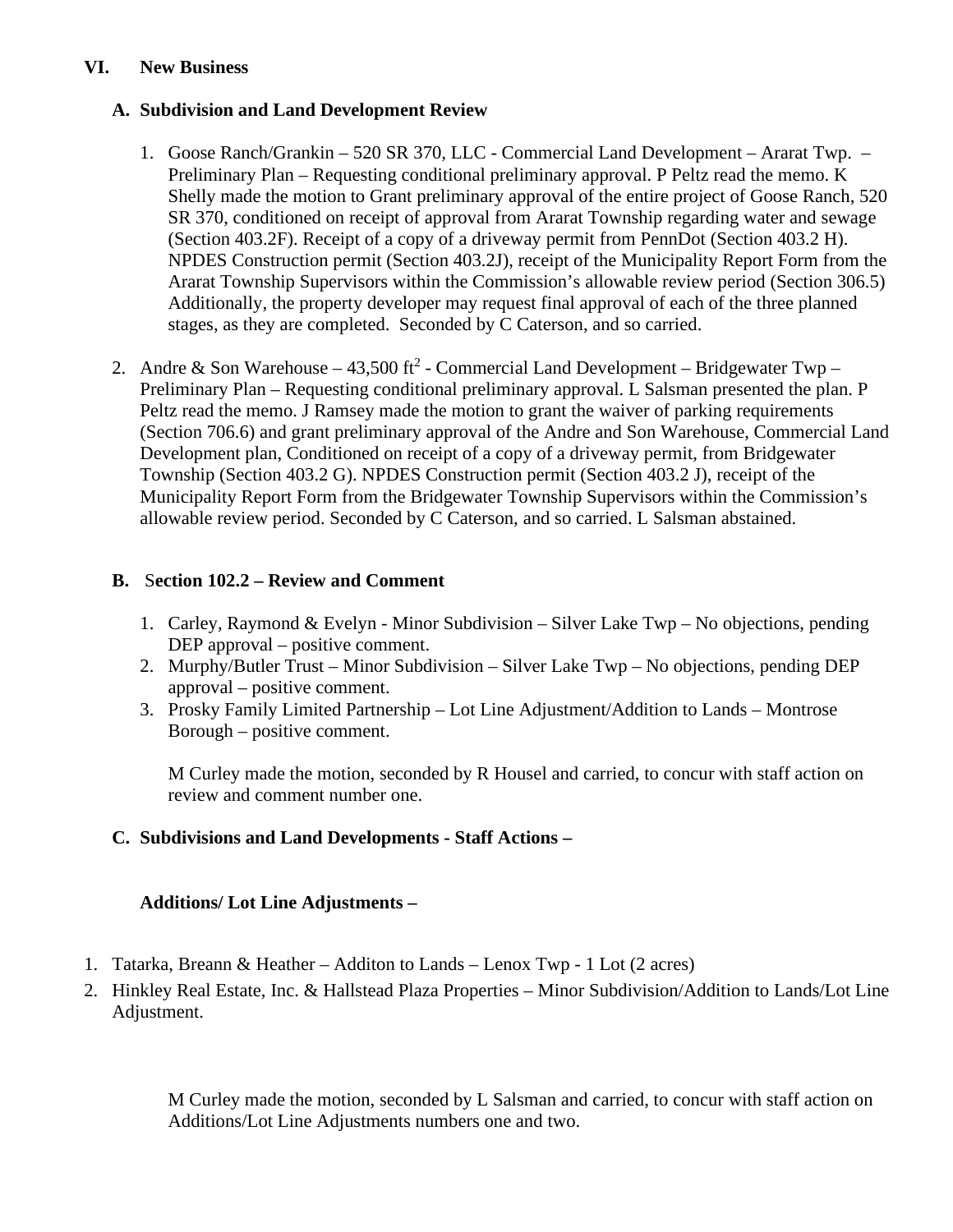### **Minor Subdivisions/ New Lots –**

- 1. Jerauld, Terry/Viola Farms Minor Subdivision -Lenox Twp 2 Lots (30.59 acres & 192.7 acres)
- 2. Lesniak, John & Donna Minor Subdivision Bridgewater Twp- 2 Lots (3.79 acres & 1.50 acres)
- 3. Mattes, Rudolph Minor Subdivision Choconut Twp- 2 Lots (10 acres & 101+ acres)
- 4. Price (Fluck, Romeika, Matecki) Minor Subdivision Brooklyn Twp 3 Lots (36.29, 36.44, 36.29 acres)
- 5. Sterling, Janet ETAL Minor Subdivision Bridgewater Twp 2 Lots (44.00, 49.59 acres)
- 6. CMA Land Co, LLC Minor Subdivision Harmony/Lanesboro 4 Lots (178.60, 178.60, 178.58, 178.60 acres)
- 7. Hinkley Real Estate, Inc. & Hallstead Plaza Properties Minor Subdivision/Addition to Lands/Lot Line Adjustment.

C Caterson made the motion, J Ramsey seconded, and carried, to concur with staff action on Minor Subdivisions/New Lots one through seven.

## **Major Subdivisions**

None at this time**.**

## **Land Development**

None at this time.

## **VII. Other items of discussion:**

Kathie Shelly discussed the Dunn Pond ownership.

# **VIII. Adjournment**

C Caterson made the motion seconded by M Curley and carried, to adjourn the meeting at 8:20 pm.

Minutes Prepared by: Patti L. Peltz Director, Planning

Certified to be a true and correct copy of the minutes of the regular meeting of the Susquehanna County Planning Commission held on July 27, 2021.

Respectfully Submitted,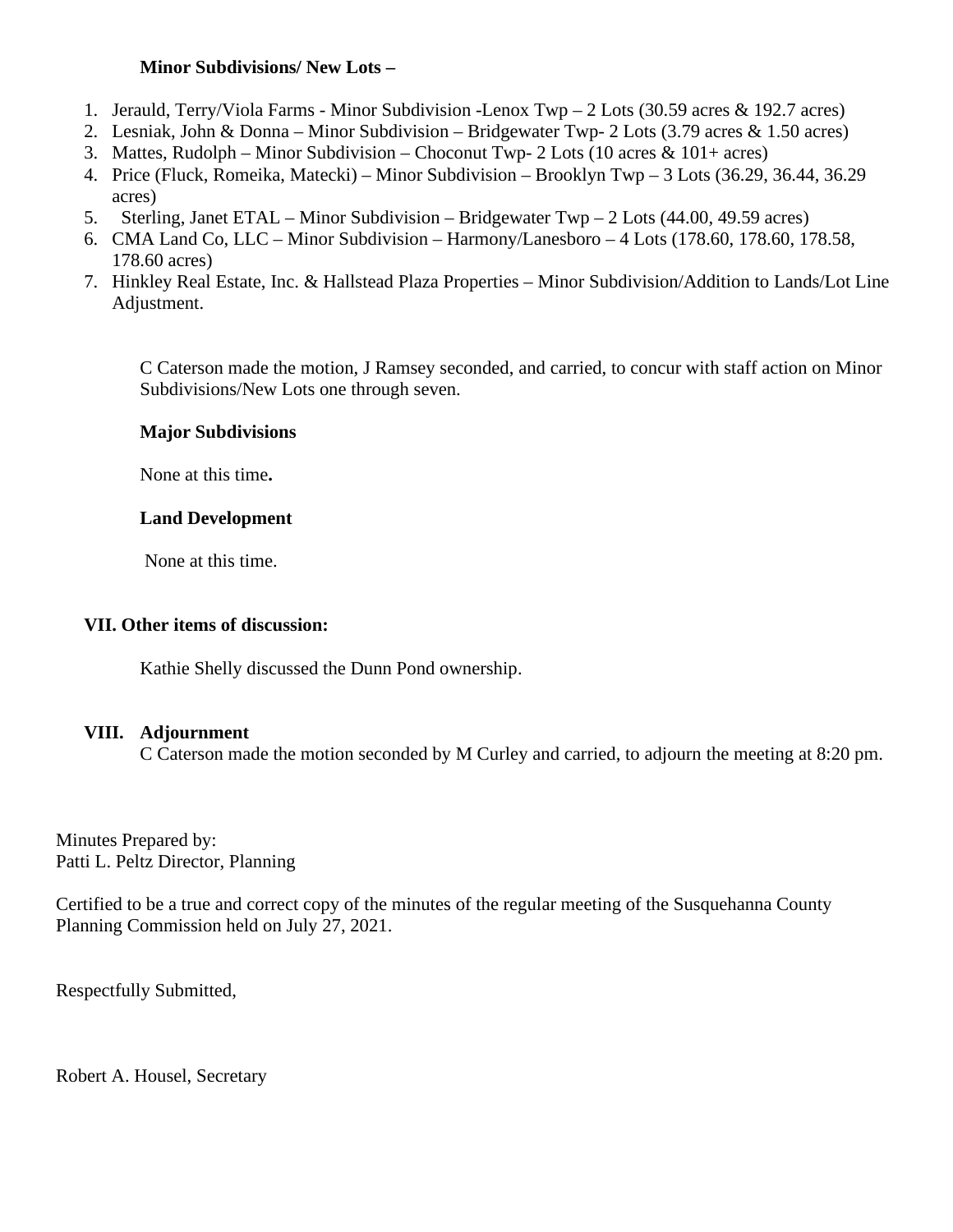### **Susquehanna County Planning Commission Minutes August 31, 2021 7:00 PM**

**VII. Call to Order:** Chairman Richard Franks called the meeting to order at 7:00 PM. Members present included: Matthew Curley, Nancy Harvatine, Vice Chairman, Bob Housel, Secretary, John Ramsay, Loren Salsman, Chris Caterson. Absent were Katherine Shelly, and Nancy Hurley. Also attending were Planning Department Director Patti Peltz, Deputy Director Carol Ainey, and Chris Oleniacz.

**Pledge of Allegiance** The pledge of allegiance was said.

### **VIII. Approval of Minutes**

L Salsman made the motion, seconded by C Caterson and carried to approve the minutes, of the July Meeting.

## **IX. Communications**

- 1. NOI DRG Quarry/Wayco, Inc.- General Permit Small Non-Coal Mine Permit Application- Harmony Twp.
- 2. NOI Chesapeake Appalachia, LLC PADEP Chapter 105 Joint Permit One 16" temporary waterline – Benscoter Natural Gas Well Pad/Marbaker Water Impoundment – Auburn Twp.
- 3. NOI SWN Production Company Consumptive Use of water for drilling Carty-Wiseman Well Pad Liberty Twp.
- 4. NOI SWN Production Company Consumptive Use of water for drilling Bernstein Pad Clifford and Lenox Twp's.
- 5. NOI SWN Production Company Consumptive Use of water for drilling Kass North Well Pad Liberty Twp.
- 6. NOI- SWN Production Company Consumptive Use of water for drilling Robinson Well Pad Liberty Twp.
- 7. NOI Cabot Oil & Gas Corporation Consumptive Use of water for drilling ShieldsG P2 Well Pad Dimock Twp.
- 8. NOI Cabot Oil & Gas Corporation Consumptive Use of water for drilling Lippincott F P1 Brooklyn Twp.
- 9. NOI Cabot Oil & Gas Corporation Consumptive Use of water for drilling FrystakC P1 Bridgewater Twp.
- 10. NOI Chesapeake Energy ESCGP-3 Modifications to natural gas pad, requiring DEP approval Cannella, Martin Property – Auburn Twp.
- 11. NOI Pennsylvania American Water Lake Montrose Dam Preparing to submit a small project joint permit application – Bridgewater Twp.
- 12. NOI Cabot Oil & Gas Corporation Consumptive Use of water for drilling Westholme Energy LLC P1 – Springville Twp.
- **X. Public Comment:** There was no public comment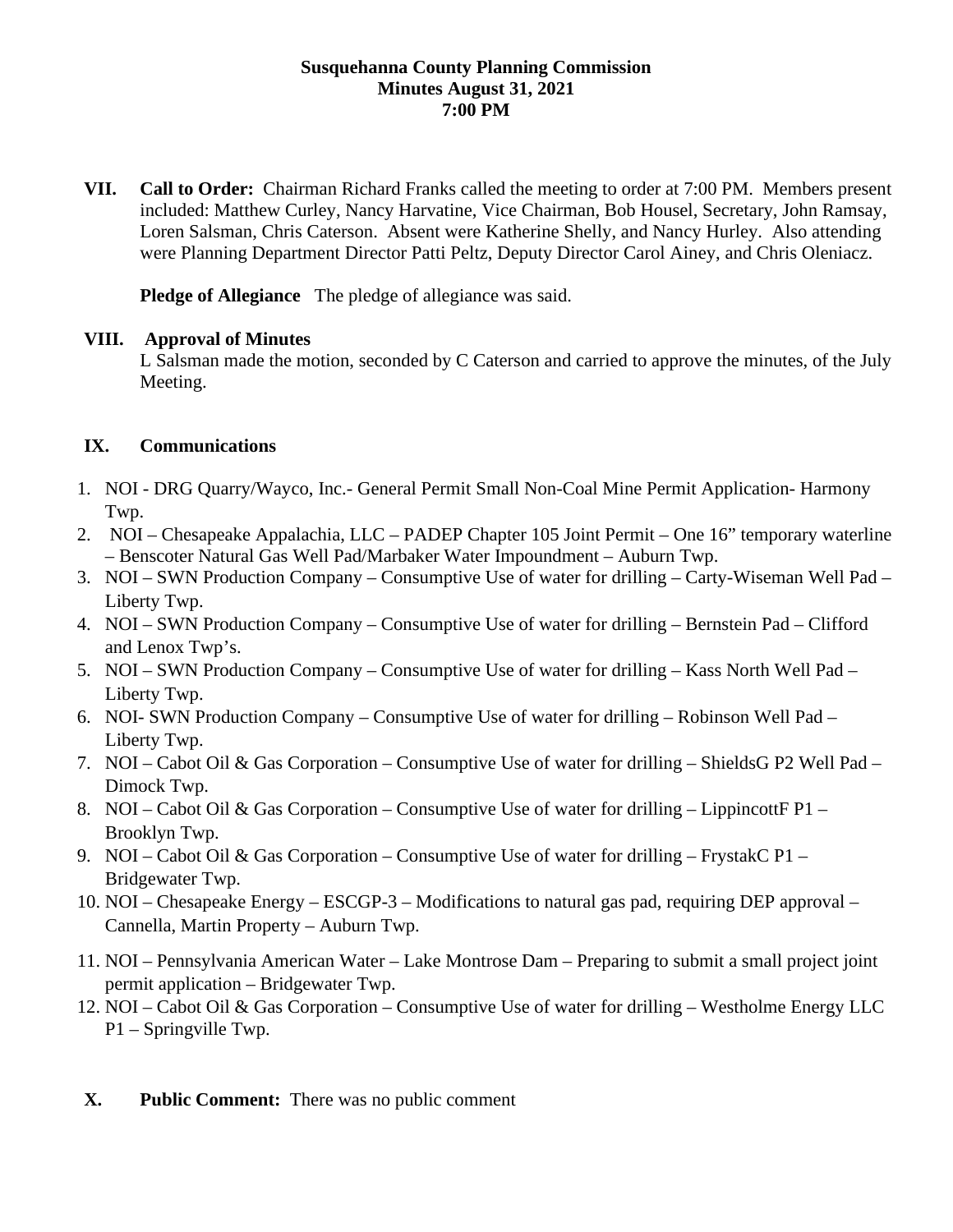## **XI. Old Business**

- **C. Subdivision and Land Development Review**
- **D. Report of Finalized Conditional Approvals**

## **XII. New Business**

## **D. Subdivision and Land Development Review**

- 3. Sketch Plan Review Straw & Stream Bruce Bonnice Minor Subdivision Jessup Twp Requesting a consideration for a variance, for a 400' driveway on a flag lot, when full plan is submitted. P Peltz read the memo. Planning Commission Members stated they foresee no issues with allowing a variance to extend driveway and recommended submitting a full subdivision plan for review.
- 4. Preliminary Plan Harris, Kimberly & Jesse Kane Major Subdivision Bridgewater Twp Proposing a two-lot subdivision of their 12.27 acre parcel – Requesting Conditional Preliminary and Final Approval - P Peltz read the memo. R Housel made the motion to Grant preliminary approval conditioned on receipt of the Municipality Report Form from the Bridgewater Township Supervisors within the Commission's allowable review period (Section 306.5) and DEP approval. Seconded by L Salsman, and so carried.

# **E.** S**ection 102.2 – Review and Comment**

1. Lopatofsky, William and Claudia – Minor Subdivision – Clifford Township – Clifford Township Planning Commission states that PennDOT will issue a driveway permit when the subdivision is complete – The Susquehanna County Planning Commission members state, to stay consistent with recent history, and most recent practices, a driveway permit from PennDOT is required prior to subdivision approval.

# **F. Subdivisions and Land Developments - Staff Actions –**

## **Additions/ Lot Line Adjustments –**

1. Howard, Jonathan and Margaret – Addition to Lands – New Milford Twp – 1 Lot (0.09)

## **Minor Subdivisions/ New Lots –**

- 1. Bocan, Edward and Paul Minor Subdivision Herrick Twp 2 Lots (99.54 ac, 93.83 ac)
- 2. Clark, John T and Colleen  $A -$ Minor Subdivision Springville Twp = 1 Lot (1.25 ac)
- 3. Mack, Dean and Jane Minor Subdivision Brooklyn Twp 2 Lots (37 ac, 37 ac)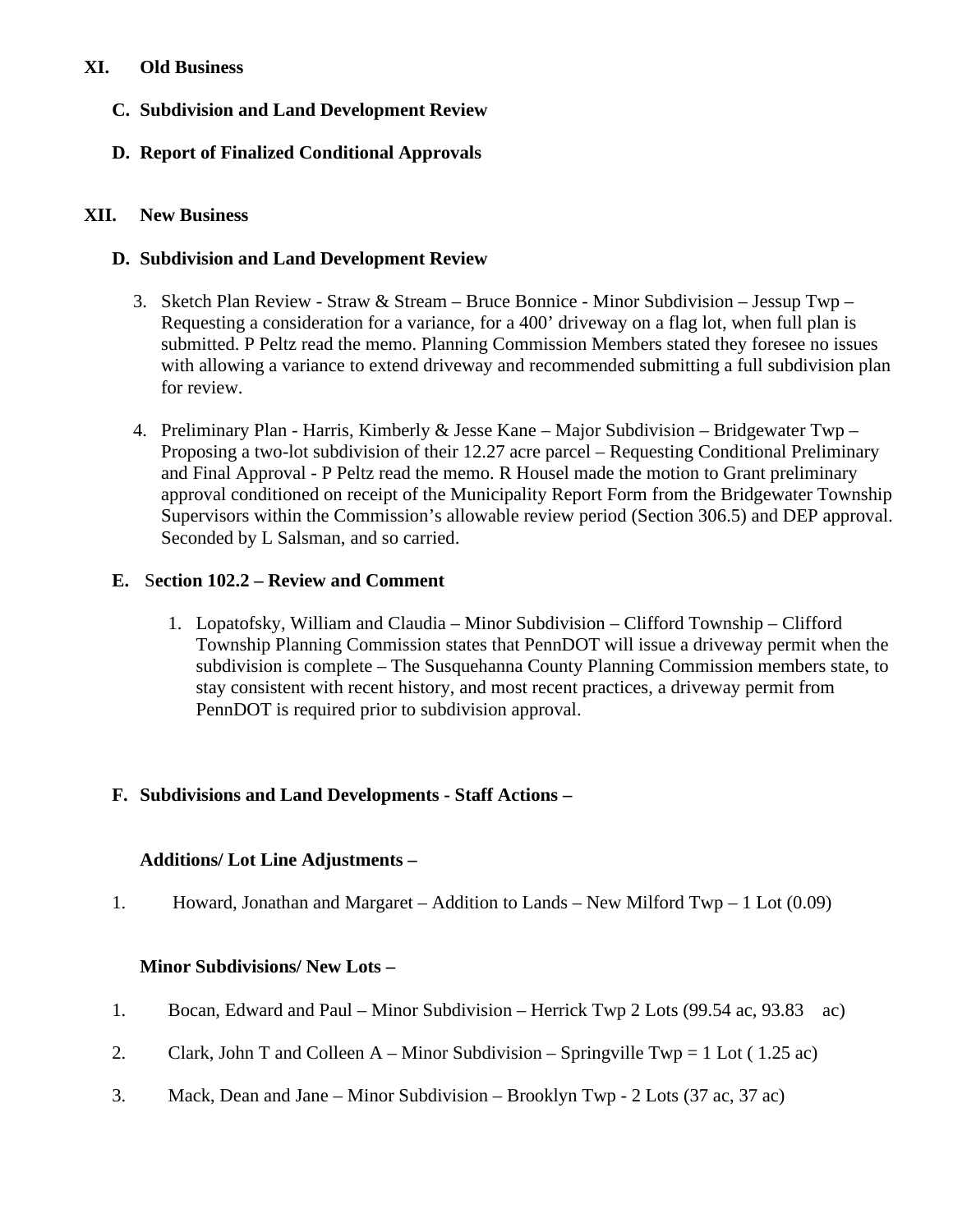N Hurley made the motion, J Ramsey seconded, and carried, to concur with staff actions.

## **Major Subdivisions**

None at this time**.**

## **Land Development**

None at this time.

# **VII. Other items of discussion:**

Loren Salsman discussed the reconstruction of South Montrose Church.

### **IX. Adjournment**

C Caterson made the motion seconded by L Salsman and carried, to adjourn the meeting at 7:44 pm.

Minutes Prepared by: Patti L. Peltz Director, Planning

Certified to be a true and correct copy of the minutes of the regular meeting of the Susquehanna County Planning Commission held on August 31, 2021.

Respectfully Submitted,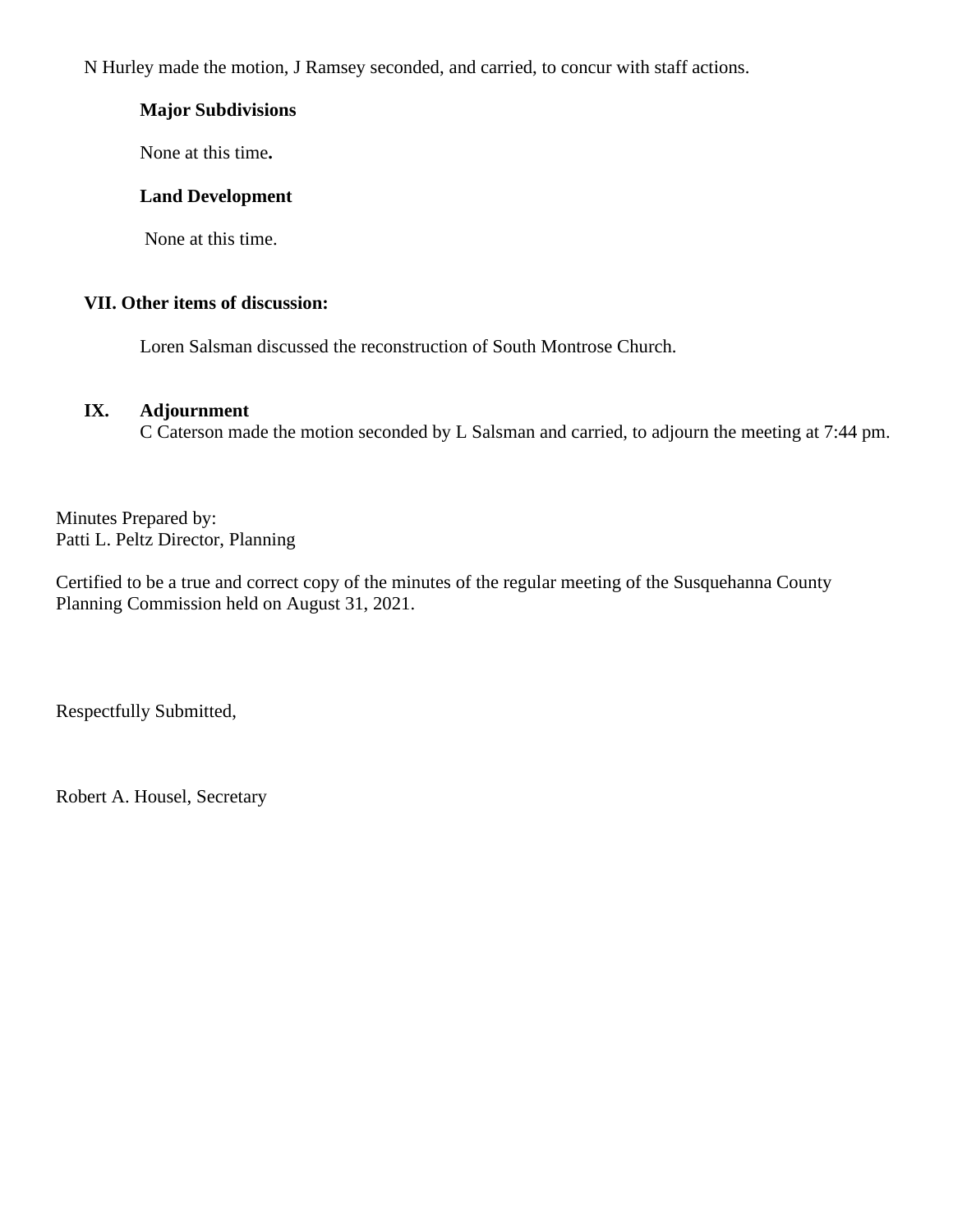\*\*No September 2021 Meeting \*\*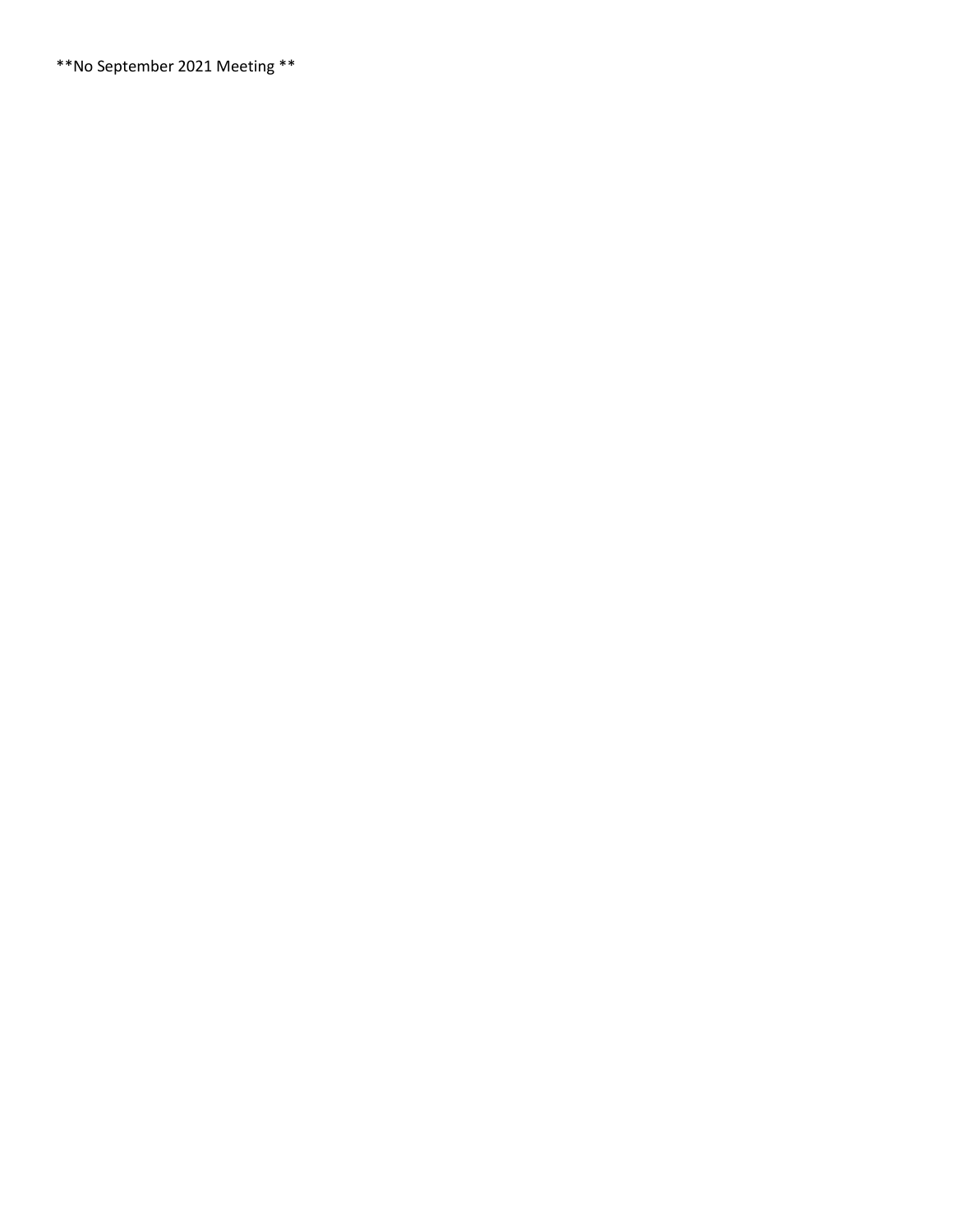### **Susquehanna County Planning Commission Minutes October 12, 2021 7:00 PM**

- **I. Call to Order:** Chairman Richard Franks called the meeting to order at 7:00 PM. Members present included: Nancy Harvatine, Vice Chairman, Bob Housel, Secretary, John Ramsay, and Chris Caterson. Absent were Katherine Shelly, Loren Salsman and Matthew Curley. Also attending was Planning Department Director Patti Peltz.
- **II. Pledge of Allegiance** The pledge of allegiance was said.

## **III. Approval of Minutes**

C Caterson made the motion, seconded by N Harvatine and carried to approve the minutes, of the August Meeting, pending the correction of Nancy Harvatine's name, in the motion for Minor Subdivisions/New Lots, approval.

# **IV. Communications**

- 1. NOI Chesapeake Appalachia, LLC PADEP Chapter 105 General Permit Utility line stream crossing GP-5 -Temporary Road crossing GP-8 – Auburn Twp.
- 2. NOI BKV Operating, LLC Consumptive use of water for drilling Silver Lake Twp. Trecoske North Pad
- 3. NOI SWN Production Company, LLC DEP Solid Waste Permit issued New Milford Twp. Zeffer Facility
- 4. NOI Chesapeake Appalachia, LLC Consumptive use of water for drilling Auburn Twp. Marbaker Pad
- 5. NOI Susquehanna Civil General NPDES Permit for Stormwater Discharges associated with Construction – PennDOT – SR 0011 Section RS2 – Lathrop, Lenox, Harford, Brooklyn Twps.
- 6. NOI Chesapeake Appalachia, LLC Chapter 105 General Permit Utility line stream crossing GP-5 Temporary Road crossing GP-8 – Auburn Twp. – Susan Well Pad and Gameon Water Impoundment.
- 7. NOI Cabot Oil & Gas Corporation Consumptive Use of water for drilling Middletown Twp. Guiton Pad P1
- 8. NOI PA DEP Bureau of Abandoned Mine Reclamation Reclaiming 1 mile of shoreline along Lackawanna River – Forest City Borough – Susquehanna and Wayne Counties.
- 9. NOI Cabot Oil & Gas Corporation Consumptive Use of water for drilling Dimock Twp HibbardAM P2
- 10. NOI Cabot Oil & Gas Corporation Consumptive Use of water for drilling Dimock Twp HibbardAM P1
- 11. NOI Cabot Oil & Gas Corporation Consumptive Use of water for drilling Dimock Twp HessR P1
- 12. NOI Cabot Oil & Gas Corporation Consumptive Use of water for drilling Gibson Twp StellitanoA P1
- 13. NOI Cabot Oil & Gas Corporation Consumptive Use of water for drilling Harford Twp ZuppK P1
- 14. NOI Cabot Oil & Gas Corporation Consumptive Use of water for drilling Bridgewater Twp GrooverS P1
- 15. NOI Cabot Oil & Gas Corporation Consumptive Use of water for drilling Bridgewater Twp WrightW P1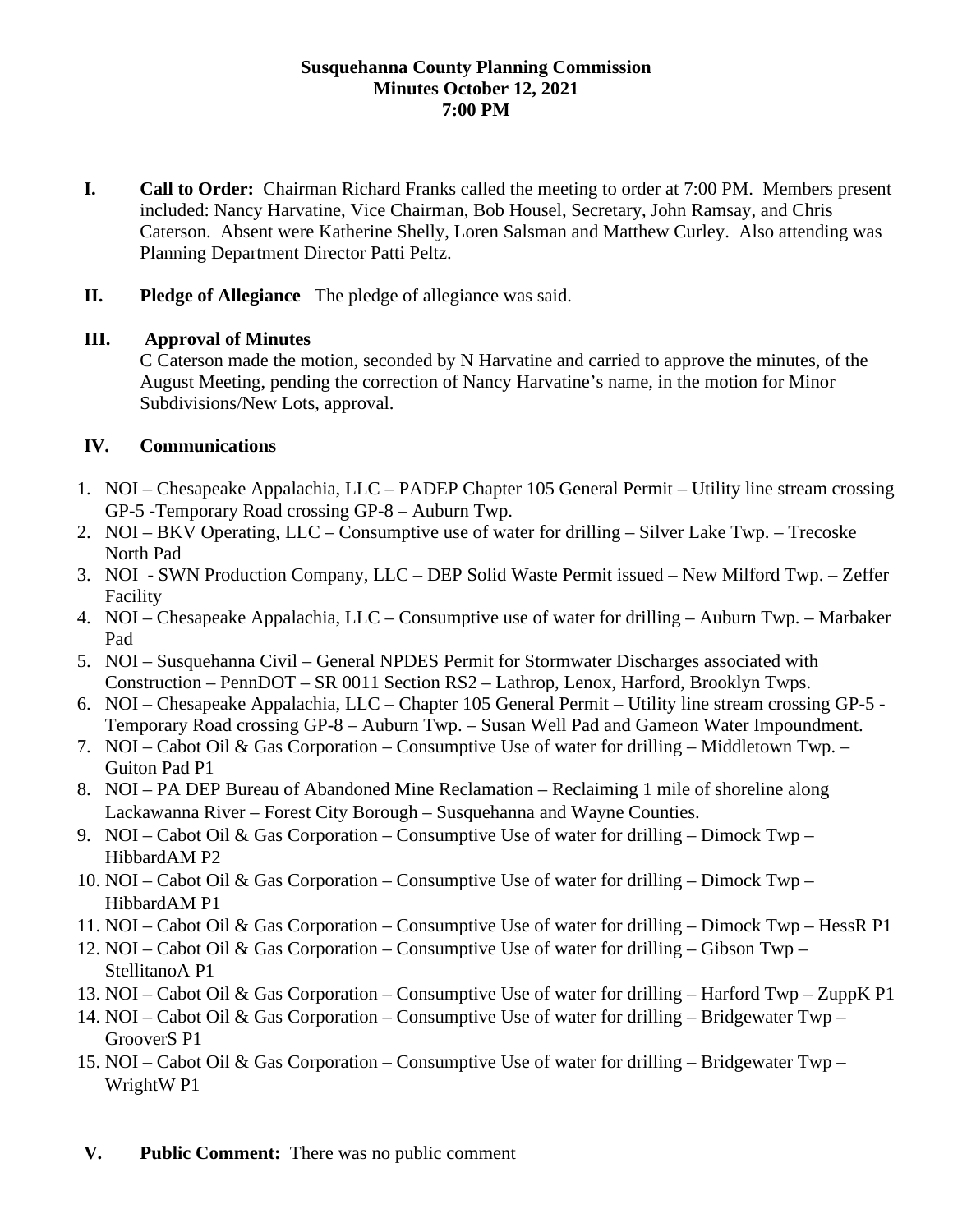### **VI. Old Business**

### **A. Subdivision and Land Development Review**

1. Straw & Stream – Bruce Bonnice - Minor Residential Subdivision – Jessup Twp – One lot, 2 acres. Requesting a variance, for a 400' driveway on a flag lot. SALDO states 300' for flag lots. B Housel made the motion to grant preliminary and final approval for the flag lot, and grant requested variance, pending receipt of the Municipality Report Form from Seconded by C Caterson, and so carried.

## **B. Report of Finalized Conditional Approvals**

### **VII. New Business**

## **A. Subdivision and Land Development Review**

**1.** UGI**/**Anderson Compressor Station Expansion – Commercial Land Development - Auburn Township – Requesting Preliminary approval to add a fourth compressor, to be housed in a 42' x 50'building, to the location. N Harvatine made the motion to grant preliminary approval conditioned on the receipt of the Municipality Report Form from Auburn Township Supervisors. Seconded by J Ramsey, and so carried.

## **B.** S**ection 102.2 – Review and Comment**

## **C. Subdivisions and Land Developments - Staff Actions –**

## **Additions/ Lot Line Adjustments –**

- 1. Chiarito, Kenneth and Sharon to Potter, Brett and Judy Gibson Twp 1 Lot (1.01 ac)
- 2. Baildon, John and Rachel and Karkut, Anne Choconut Twp 1 Lot (48.96 ac)
- 3. Mireider to Lockwood Lot Line Adjustment Lanesboro Borough 14' of land (.0003213 of an acre)

B Housel made the motion to approve staff actions under Additions/Lot Line adjustments. J Ramsey seconded, and so carried.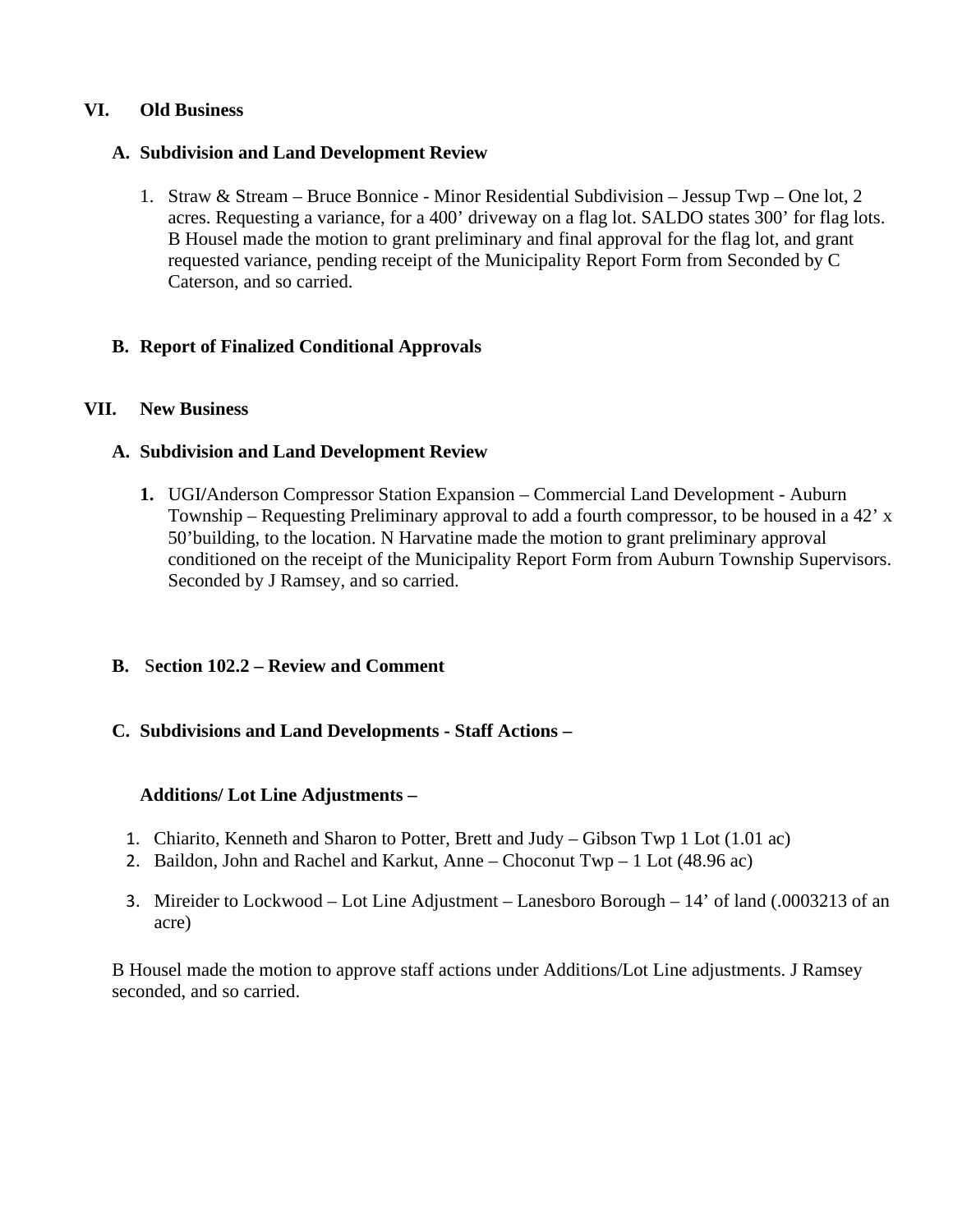#### **Minor Subdivisions/ New Lots –**

- 1. Hallstead Plaza Properties Minor Subdivision Great Bend Twp 2 Lots (3.18 ac, 0.77 ac)
- 2. Magnotti, Samuel and Sue Minor Subdivision Bridgewater Twp 2 Lots (1.40 ac, 14.8 ac)
- 3. Dillon, Joanne Minor Subdivision Choconut Twp 3 Lots (37.10 ac, 44.71 ac, 33.45 ac)

J Ramsey made a motion to approve staff actions included in Minor Subdivisions/New Lots, seconded by N Harvatine, and so carried.

#### **Major Subdivisions**

None at this time**.**

#### **Land Development**

1. Brooklyn Township Building – Land Development – Brooklyn Township – Final Approval.

B Housel made to motion to grant final approval to Brooklyn Township for the new Brooklyn Township Building. Seconded by C Caterson, and so carried.

#### **VIII. Other items of discussion:**

Bob Housel discussed some of the Susquehanna County Planning Commission policies.

### **IX. Adjournment**

C Caterson made the motion seconded by B Housel and carried, to adjourn the meeting at 7:17 pm.

Minutes Prepared by: Patti L. Peltz Director, Planning

Certified to be a true and correct copy of the minutes of the regular meeting of the Susquehanna County Planning Commission held on October 12, 2021.

Respectfully Submitted,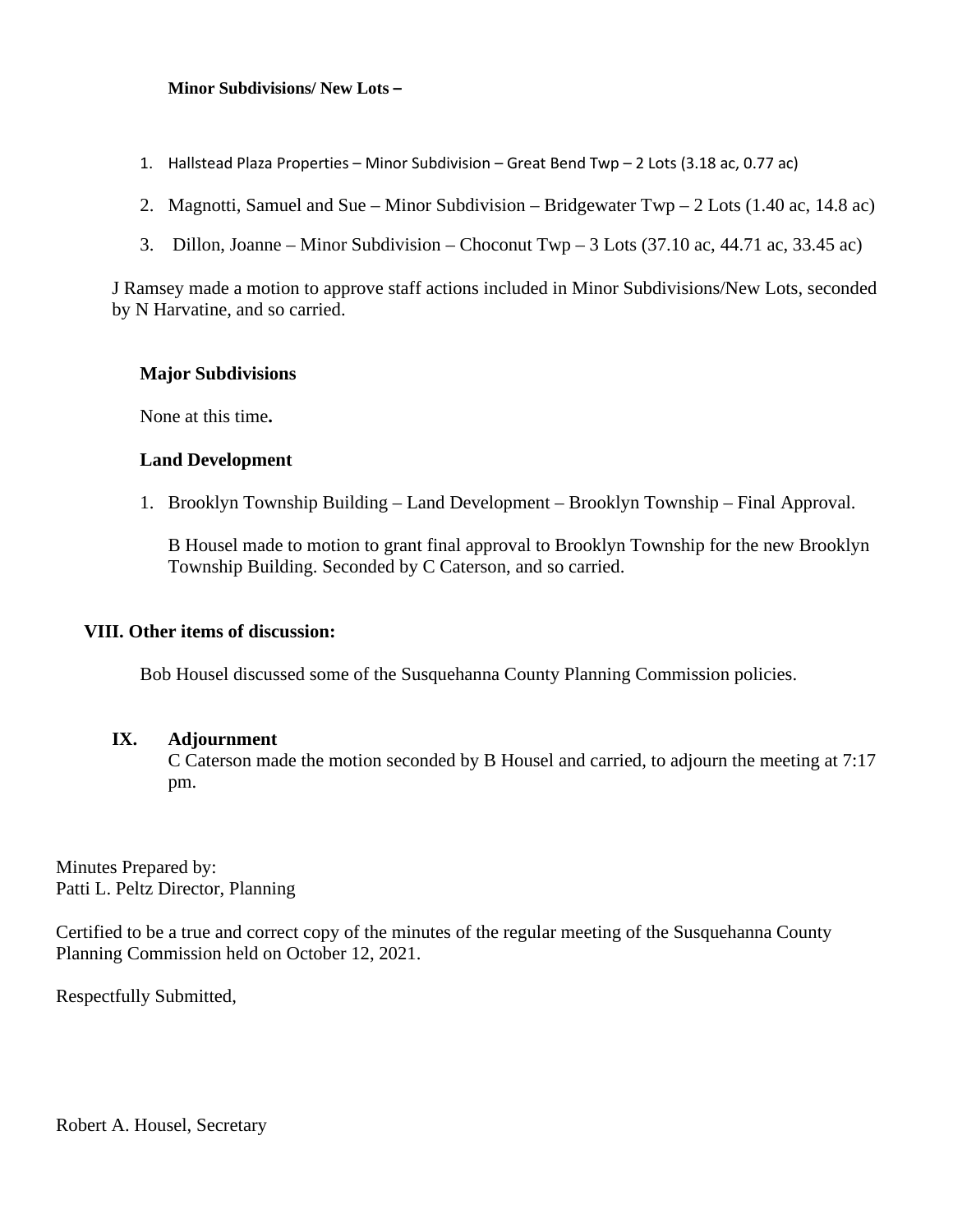### **Susquehanna County Planning Commission Minutes November 23, 2021 7:00 PM**

- **VIII. Call to Order:** Chairman Richard Franks called the meeting to order at 7:00 PM. Members present included: Richard Franks, Chairman, Nancy Harvatine, Vice Chairman, Bob Housel, Secretary, John Ramsay, and Loren Salsman. Absent were Katherine Shelly, Chris Caterson, and Matt Curley. Also attending were Planning Department Director Patti Peltz, Deputy Director Carol Ainey, and Norman Butts.
- **IX. Pledge of Allegiance** The pledge of allegiance was said.

## **X. Approval of Minutes**

N Harvatine made the motion, seconded by J Ramsay and carried to approve the minutes, of the October 12th Meeting.

## **XI. Communications**

- 1. NOI Chesapeake Energy Consumptive Use of water for drilling McGavin Pad Auburn Twp.
- 2. NOI Repsol Oil & Gas USA Consumptive Use of water for drilling Shaw (05-272) Rush Twp.
- 3. NOI Penn DOT Virtual Public Meetings and Online Displays Rush Twp State Route 0706 Section 552 – 11/27/21 6:00 PM to 7:00 PM - Jessup Twp – State Route 0706 Sections 553, 554, 556 -11/3/21 7:30PM to 8:30 PM
- 4. NOI Coterra Energy, Inc Erosion and Sediment Control General Permit Rayias, E. Well Pad – Dimock & Brooklyn Twps.
- 5. NOI SWN Production Company, LLC Consumptive Use of water for drilling Skelly Pad New Milford Twp.
- 6. NOI SWN Production Company, LLC Consumptive Use of water for drilling HDK Pad Franklin Twp.
- 7. NOI SWN Production Company, LLC Consumptive Use of water for drilling Innes Pad New Milford Twp.
- 8. NOI Chesapeake Appalachia, LLC Consumptive Use of water for drilling Verex Pad Auburn Twp.
- 9. NOI PAPUC Approval to alter the public crossing (DOT 263 860 W) existing bridge where SR0011 crosses the track of Norfolk Southern – Great Bend Borough.
- 10. NOI Chesapeake Appalachia, LLC Chapter 105 Water Obstruction and Encroachment Joint Permit – Wyom 5 – Springville Twp - Susquehanna County/Washington Twp - Wyoming County – Gustin Frac Pond
- 11. NOI Coterra Air Permit Application to install a Caterpillar lean burn engine and compressor – Auburn Twp – Burke, G. Pad 1
- 12. NOI PennDOT DEP application for cleaning the concrete pipe and channel in Unnamed Tributary to Elk Lake Stream – SR 3023 – Rush Twp
- **XII. Public Comment:** Norman Butts spoke about the history of Dunn Lake and voiced his concerns about sewage capabilities in the Dunn Lake Subdivision.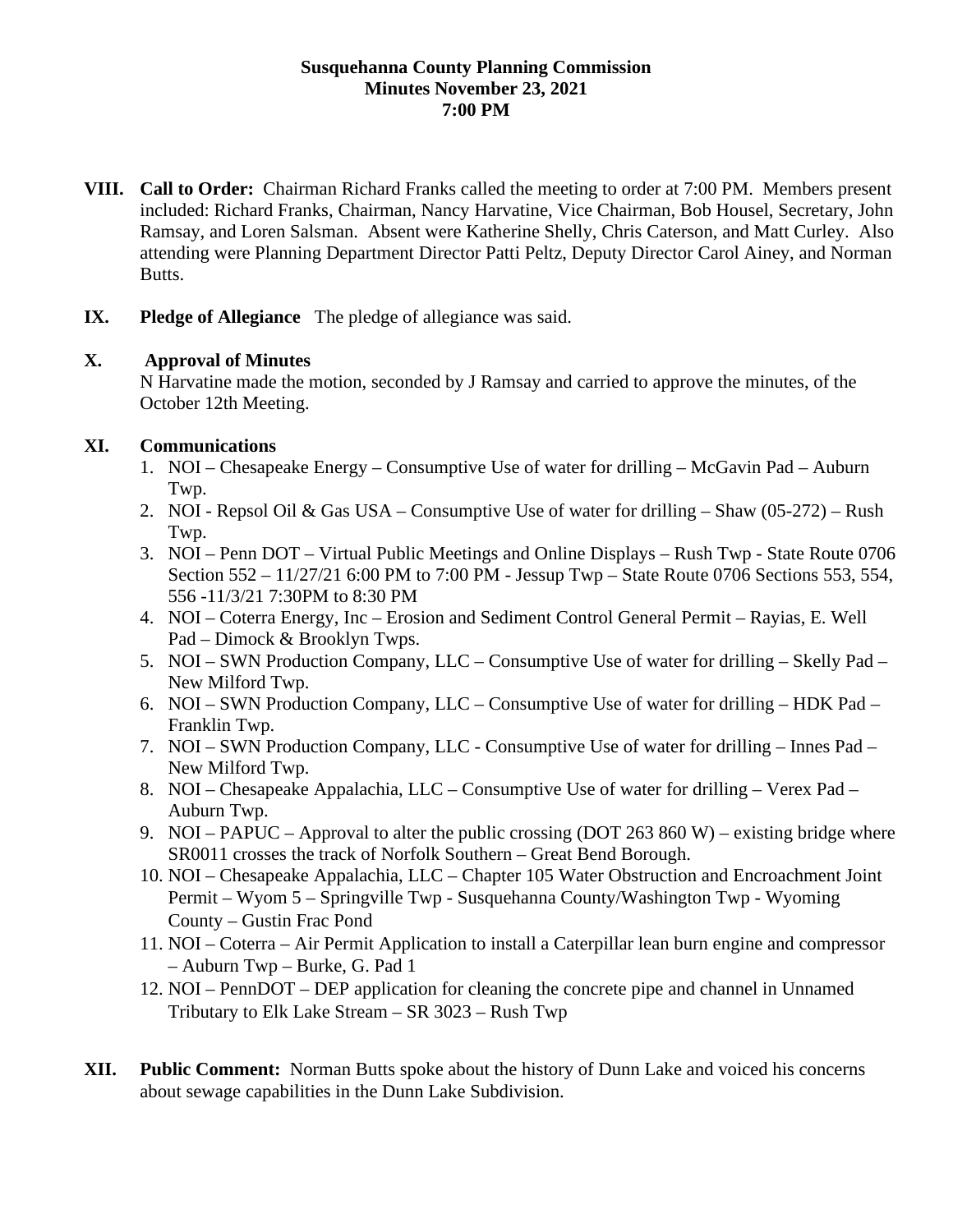# **XIII. Old Business**

## **C. Subdivision and Land Development Review**

- 1. Cingular Wireless/AT&T Commercial Land Development Telecommunications Tower Harford Twp – Requesting Final Approval.
- 2. American Tower Commercial Land Development Telecommunications Tower New Milford Twp -Requesting Final Approval.

L Salsman made the motion to grant final approval for both Commercial Land Developments,

R Housel seconded, and so carried.

# **XIV. Report of Finalized Conditional Approvals**

## **XV. New Business**

## **D. Subdivision and Land Development Review**

None

## **E.** S**ection 102.2 - Act 170 – Review and Comment**

- **1.** Poggi, Jeff & Rita Addition to Lands Thompson Twp **–** No objections positive comment.
- **2.** Pettinato, James & Carol/Dollar General Lot Minor Subdivision Clifford Twp Clifford Planning Commission approved – positive comment.
- **3.** Dollar General Commercial Land Development Clifford Twp Clifford Planning Commission preliminary approval pending DEP approval, PennDOT HOP, and NPDES permit – positive comment.
- **4.** Aiken, Robert & Patricia Minor Land Development Montrose Borough Montrose Planning Commission approved – positive comment.
- **5.** Nagy, Kevin -Addition to Lands Silver Lake Twp Silver Lake Planning Commission approved – positive comment.

N Harvatine made the motion, seconded by J Ramsay, and carried, to concur with staff action on Act 170 Review and Comment.

## **F. Subdivisions and Land Developments - Staff Actions –**

## **Additions/ Lot Line Adjustments –**

- 1. Crandall, Warner and Janet Addition to Lands Gibson Twp 1 Lot (.51 acres)
- 2. Ball/Carter Addition-Lot Improvement Rush Twp 3 Lots (10, 2, and 10.51 acres)
- 3. Scott, Chad Addition to Lands New Milford Borough 1 Lot (.39 acres)
- 4. Holbert/Clark Addition to Lands Forest Lake Twp 1 Lot (.56 acres)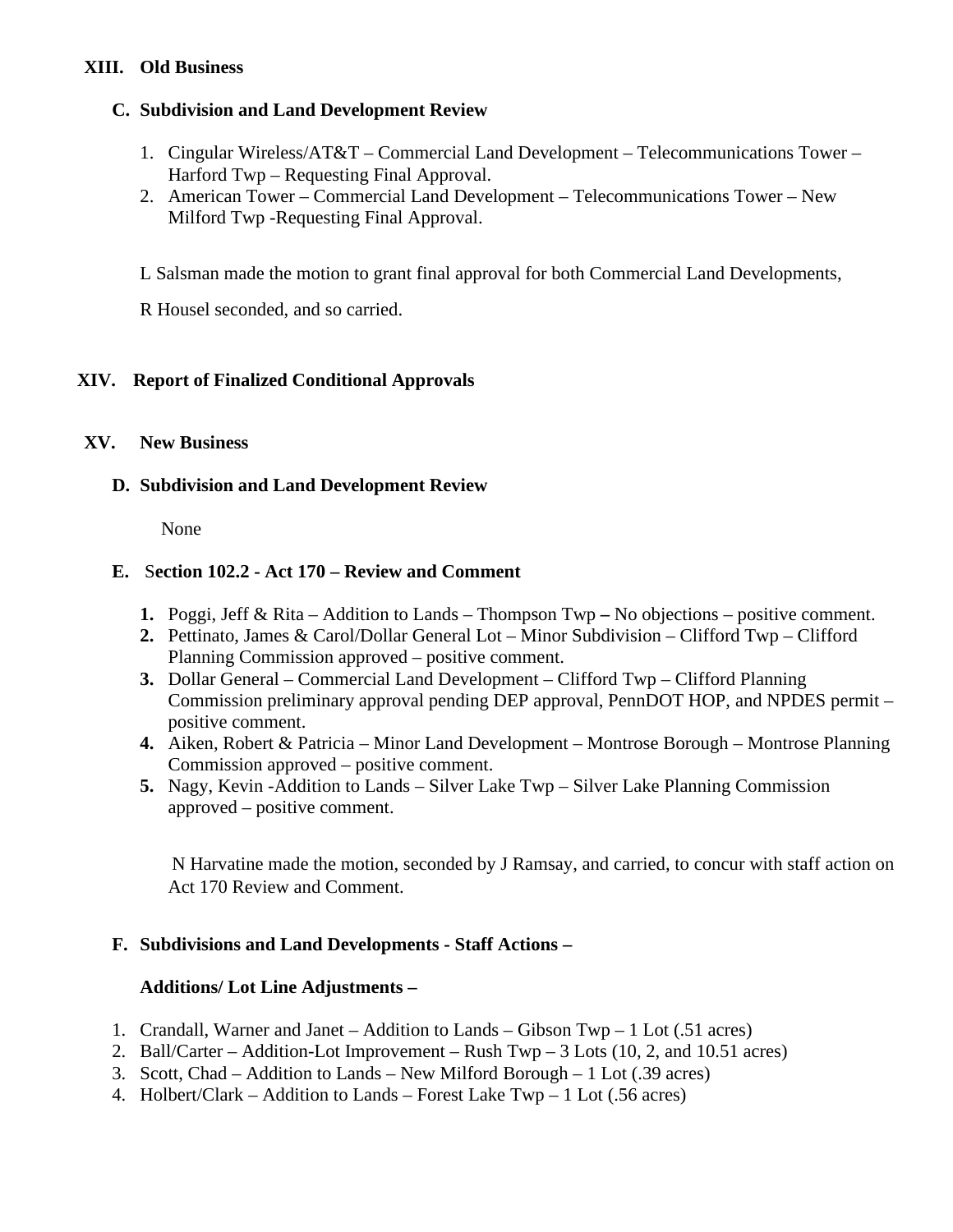### **Minor Subdivisions/ New Lots –**

- 1. Matson & Russell Minor Subdivision Apolocan Twp 1 Lot (11acres)
- 2. Johnson, Edward Jr Minor Subdivision Springville  $Twp 1$  Lot (2 acres)
- 3. Kavetski, Terence and Melanie Minor Subdivision Gibson Twp 1 Lot (10 acres)
- 4. Loomis and Smith Minor Subdivision Bridgewater Twp 1 Lot (1.47 acres)
- 5. Lockwood, Gerard and Elizabeth Minor Subdivision Lenox Twp (1 Lot (71.92 acres)
- 6. Cosentino, Carmen and Rosemary Minor Subdivision Jackson Twp 1 Lot (2 acres)
- 7. Daniels, Mike and Brenda Minor Subdivision Brooklyn Twp 2 Lots (2.0 acres & 18.0 acres)
- 8. Straw and Stream Minor Subdivision Flag Lot Jessup Twp 1 Lot (2.0 acres)
- 9. Motsko, Mary and Thomas Minor Subdivision Ararat Twp 1 lot (13.09 acres)

## **Major Subdivisions**

1. Harris, Kimberly & Jesse Kane – Major Subdivision – Bridgewater Twp – 1 Lot (1.20 acres)

# **Land Development**

1. Sparks, Lewis & Brandea – Minor Land Development – Great Bend Twp – 1 Lot (2.8 acres)

R Housel made the motion, L Salsman seconded, and carried, to concur with staff actions.

### **VIII. Other items of discussion:**

C Ainey discussed the need for addressing structures with applicants when they initially come into the planning office.

P Peltz discussed attendance and the need for a Planning Commission member.

## **X. Adjournment**

L Salsman made the motion seconded by R Housel and carried, to adjourn the meeting at 8:05 pm.

Minutes Prepared by: Patti L. Peltz Director, Planning

Certified to be a true and correct copy of the minutes of the regular meeting of the Susquehanna County Planning Commission held on November 23, 2021.

Respectfully Submitted,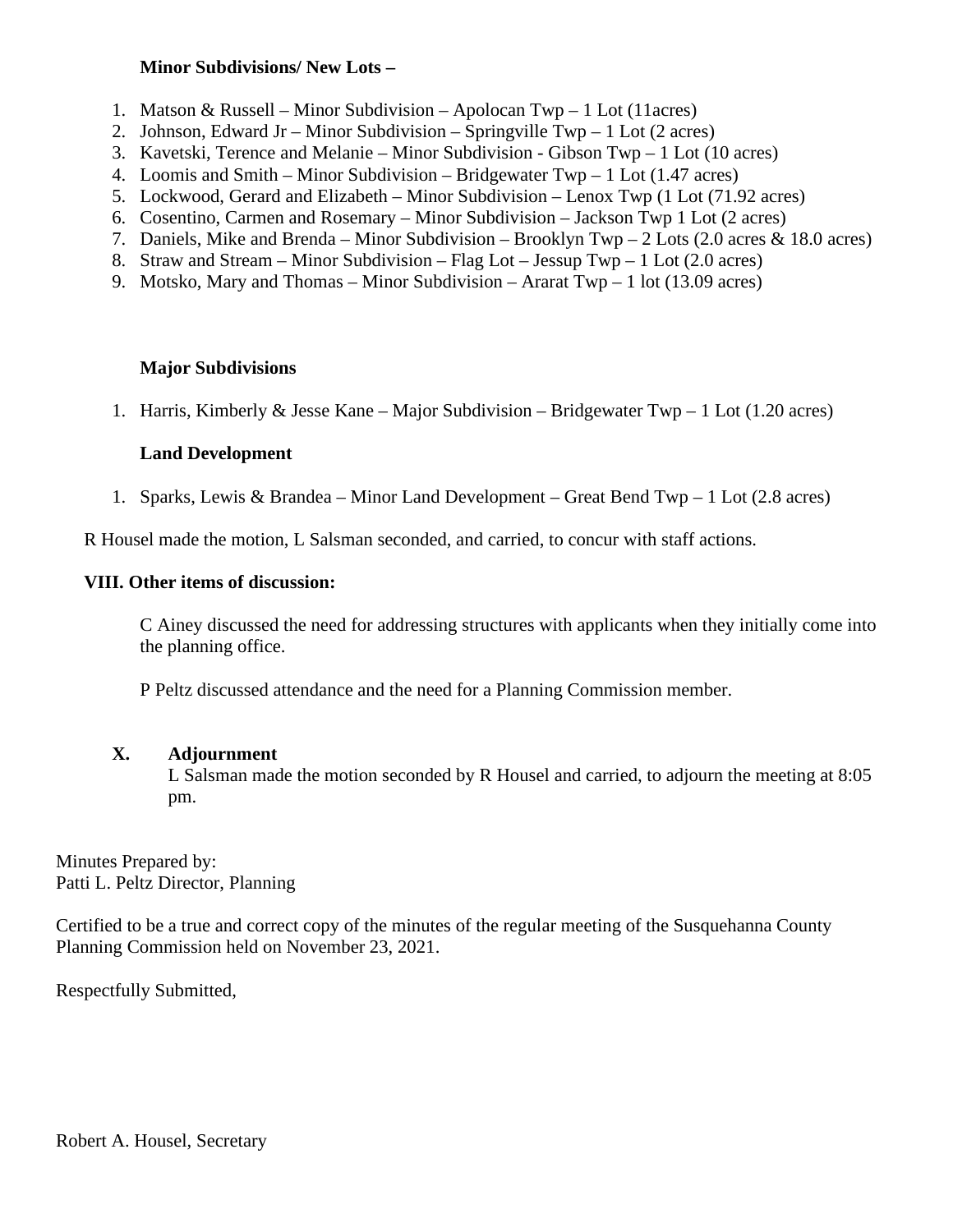# **Susquehanna County Planning Commission Minutes December 21, 2021 7:00 PM**

- **I. Call to Order:** Chairman Richard Franks called the meeting to order at 7:00 PM. Members present included: Richard Franks, Chairman, Bob Housel, Secretary, Chris Caterson, Matt Curley and Loren Salsman. Absent were Katherine Shelly, John Ramsay, and Nancy Harvatine. Also attending were Planning Department Director Patti Peltz, and Deputy Director Carol Ainey.
- **II. Pledge of Allegiance** The pledge of allegiance was said.

### **III. Approval of Minutes**

C Caterson made the motion, seconded by L Salsman, to approve the minutes, of the November 23, 2021 Meeting, and so carried.

### **IV. Communications**

- 1. NOI Coterra Energy, Inc. Air permit application to install a Caterpillar lean burn engine and compressor – Carpenetti, R. Pad 1 – Lathrop Twp.
- 2. NOI Coterra Energy, Inc. Air permit application to install a Caterpillar lean burn engine and compressor – Myers, R. Pad 1 – Lathrop Twp.
- 3. NOI Coterra Energy, Inc. Consumptive us of water for drilling TuckerH Pad 1 Bridgewater Twp.
- 4. NOI Coterra Energy, Inc. Consumptive us of water for drilling ChudleighW Pad 1 Springville Twp.
- 5. NOI Coterra Energy, Inc. Consumptive us of water for drilling CarlsonW Pad 1 Springville Twp.
- 6. NOI Coterra Energy, Inc. Consumptive us of water for drilling PowersN Pad 1 Forest Lake Twp.
- 7. NOI Chesapeake Energy Consumptive us of water for drilling Canella Pad 1 Auburn Twp.
- 8. NOI Chesapeake Energy Consumptive us of water for drilling Kipar New Auburn Twp.
- 9. NOI Chesapeake Energy Consumptive us of water for drilling Rylee Pad Auburn Twp.
- 10. NOI Earthres Group, Inc. Joseph Zawisky, LLC. Submitting Major Permit Modification and associated NPDES Permit – Quarry expansion – Clapper Quarry – Jackson & Oakland Twps.
- **V. Public Comment:** No public comment.

## **VI. Old Business**

### **D. Subdivision and Land Development Review**

- **E.** Susquehanna County Public Safety Facility Land Development New Milford Township Requesting Final Approval. R Franks made the motion to grant final approval, R Housel seconded, and so carried.
- **F.** Endless Mountain Resort Commercial Land Development Herrick Township Requesting Final Approval. M Curley made the motion to grant final approval, C Caterson seconded, and so carried.
- **G.** Blue Ridge School District Land Development New Milford Township Requesting Final Approval. R Housel made the motion to grant final approval, R Franks seconded, and so carried.

## **VII. Report of Finalized Conditional Approvals**

None.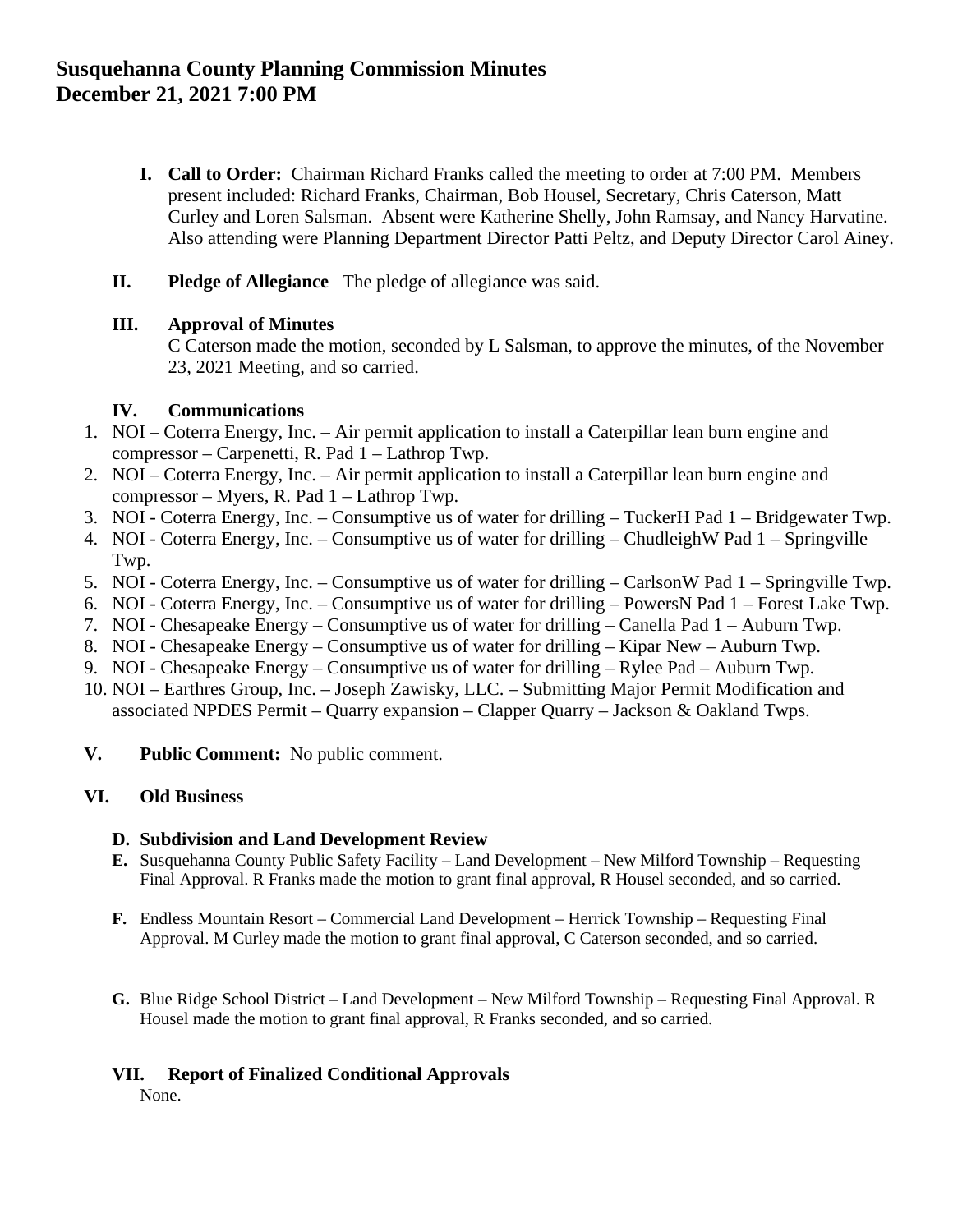### **VIII. New Business**

### **A. Subdivision and Land Development Review**

1. Cellco Partnership d/b/a Verizon Wireless – Bell Atlantic Mobile Systems, Inc. – Phillips, John Michael - Commercial Land Development – Great Bend Township – Requesting Preliminary Approval. Requested variance was denied, and the plan was rejected as submitted. M Curley made the motion to deny, seconded by L Salsman, and so carried.

## **B.** S**ection 102.2 - Act 170 – Review and Comment**

None.

# **C. Subdivisions and Land Developments - Staff Actions –**

## **Additions/ Lot Line Adjustments –**

- 1. C Cleveland, Charles Addition to Lands New Milford Twp 1 lot (1.63 acres)
- 2. Graf, Margaret S Addition to Lands New Milford Twp 3 lots  $(12.6, 39.74, 39.74 \text{ acres})$
- 3. Ralston, Rhonda Addition to Lands New Milford Twp 2 lots  $(5.04 \text{ acres}, 5.00 \text{ acres})$

### **Minor Subdivisions/ New Lots –**

- 1. First Presbyterian Church of Hallstead Minor Subdivision Hallstead Borough 2 lots (.801 acres, .163 acres)
- 2. Homan, James Minor Subdivision Apolacon Twp 2 lots (22.84 acres, 22.84 acres)
- 3. Whengreen, Kathleen A & William W Lenox Twp 3 lots (102.96 acres, 22.615 acres, 2.38 acres)
- 4. Jennings, Kimberly & Small, Jonathon Springville Twp 2 lots (34.27 acres, 34.27 acres)
- 5. McBride, Donald Apolocan Twp 2 lots (24.98 acres, 12.68 acres)
- 6. Seamans, Elbert Harford Twp 2 lots (.21 acres, 108 acres)

### **Major Subdivisions**

None.

### **Land Development**

2. Kamarauskas, Shana – Minor Residential Land Development - Rush Twp – 1 Lot (14.05 acres)

M Curley made the motion, R Housel seconded, and carried, to concur with staff actions.